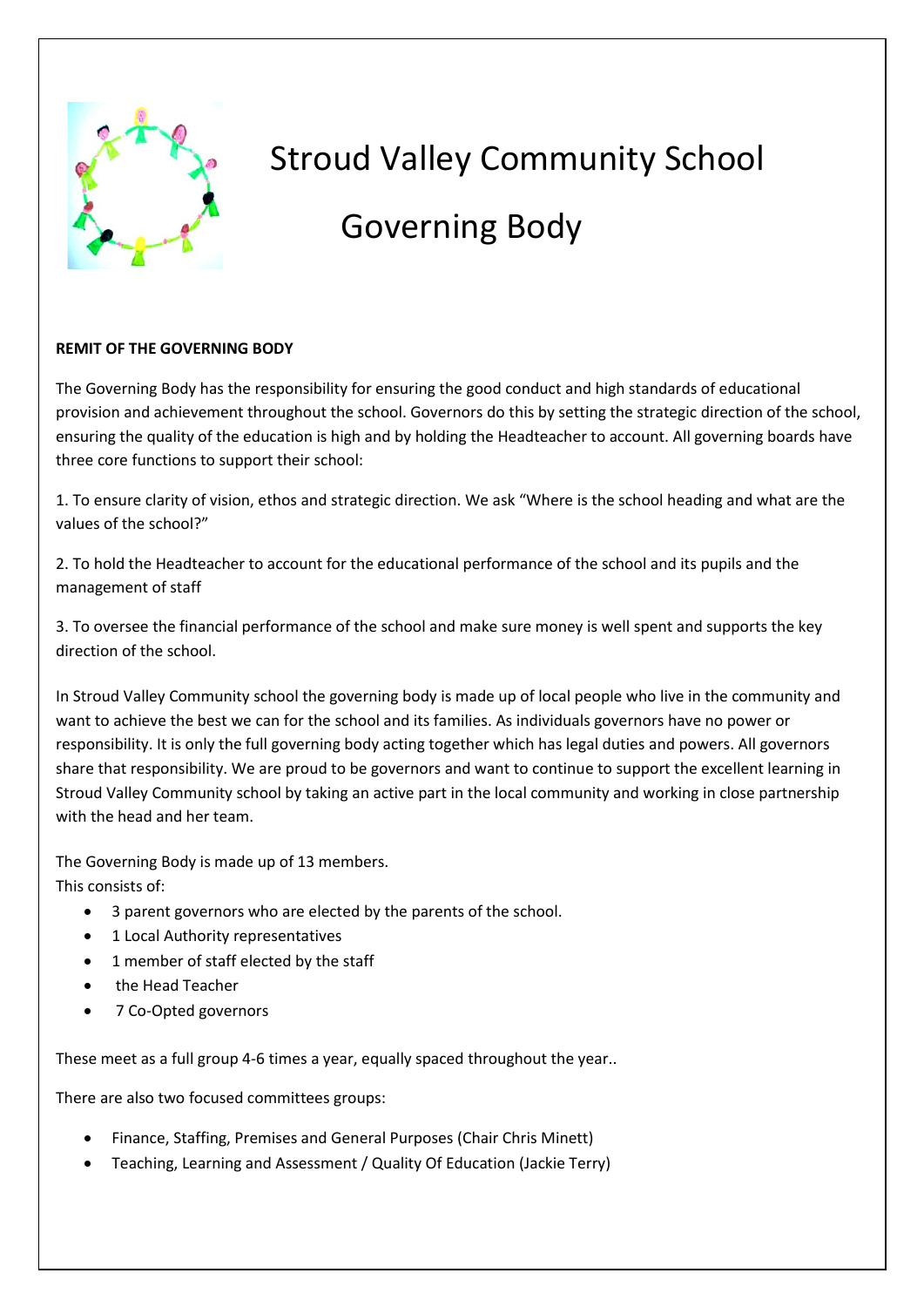#### **Our Governors**

| <b>Name</b>              |          | <b>Governor Category</b>                   |                   | <b>Appointment Date</b><br><b>Term of Office</b> |  | <b>Business</b><br><b>Pecuniary</b><br><b>Interests</b> |  |
|--------------------------|----------|--------------------------------------------|-------------------|--------------------------------------------------|--|---------------------------------------------------------|--|
| Seb Bacon                |          | Parent                                     |                   | $10/7/17 - 9/7/21$                               |  | <b>None</b>                                             |  |
| <b>Christine Barrett</b> |          | <b>Staff Member</b>                        |                   | $23/3/19 - 22/3/23$                              |  | <b>SENCO</b>                                            |  |
| Sarah Heague             |          | Co-opted                                   |                   | 23/3/19-22/3/23                                  |  | <b>DHT</b>                                              |  |
| <b>Chris Minett</b>      |          | Co-opted                                   |                   | 23/3/19-22/3/23                                  |  | <b>None</b>                                             |  |
| <b>Simon Pizzey</b>      |          | Co-opted                                   |                   | 23/3/19-22/3/23                                  |  | <b>None</b>                                             |  |
| Jackie Terry             |          | Co-opted                                   |                   | 11/7/19-10/7/23                                  |  | <b>None</b>                                             |  |
| John Walton              |          | Co-opted                                   |                   | $4/12/20 - 3/12/24$                              |  | <b>None</b>                                             |  |
| John Copley              |          | Parent                                     |                   | $03/20 - 02/24$                                  |  | <b>None</b>                                             |  |
| <b>Charlotte Levene</b>  |          | Parent                                     |                   | $12/20 - 11/14$                                  |  | <b>None</b>                                             |  |
| Debbie Sleep             |          | Headteacher                                |                   |                                                  |  | HТ                                                      |  |
| Nicky Wood               |          | <b>Clerk to Governing</b><br><b>Body</b>   |                   |                                                  |  |                                                         |  |
| Julie Howe               |          | Associate Governor to<br>finance committee |                   | Voting rights on the committee agreed 18/10/2021 |  |                                                         |  |
|                          |          |                                            |                   |                                                  |  |                                                         |  |
| Name                     |          |                                            | Term              | <b>BPI</b>                                       |  | <b>Stepped Down</b>                                     |  |
| Anne Young               | Co-opted |                                            | 16/10/17-15/10/21 | <b>None</b>                                      |  | Feb 2020                                                |  |
| <b>Phil Taylor</b>       | Parent   | 10/07/17-9/07/21                           |                   | <b>None</b>                                      |  | Oct 2020                                                |  |
| <b>Julie Howe</b>        | Co-opted | 13/7/19-12/7/23                            |                   | None                                             |  | July 21                                                 |  |

The staff governor is elected by the staff of the school. The local authority governor is appointed by the LA.

Co-opted governors are appointed by the existing governing body

The parent governor is elected by the parents of the school.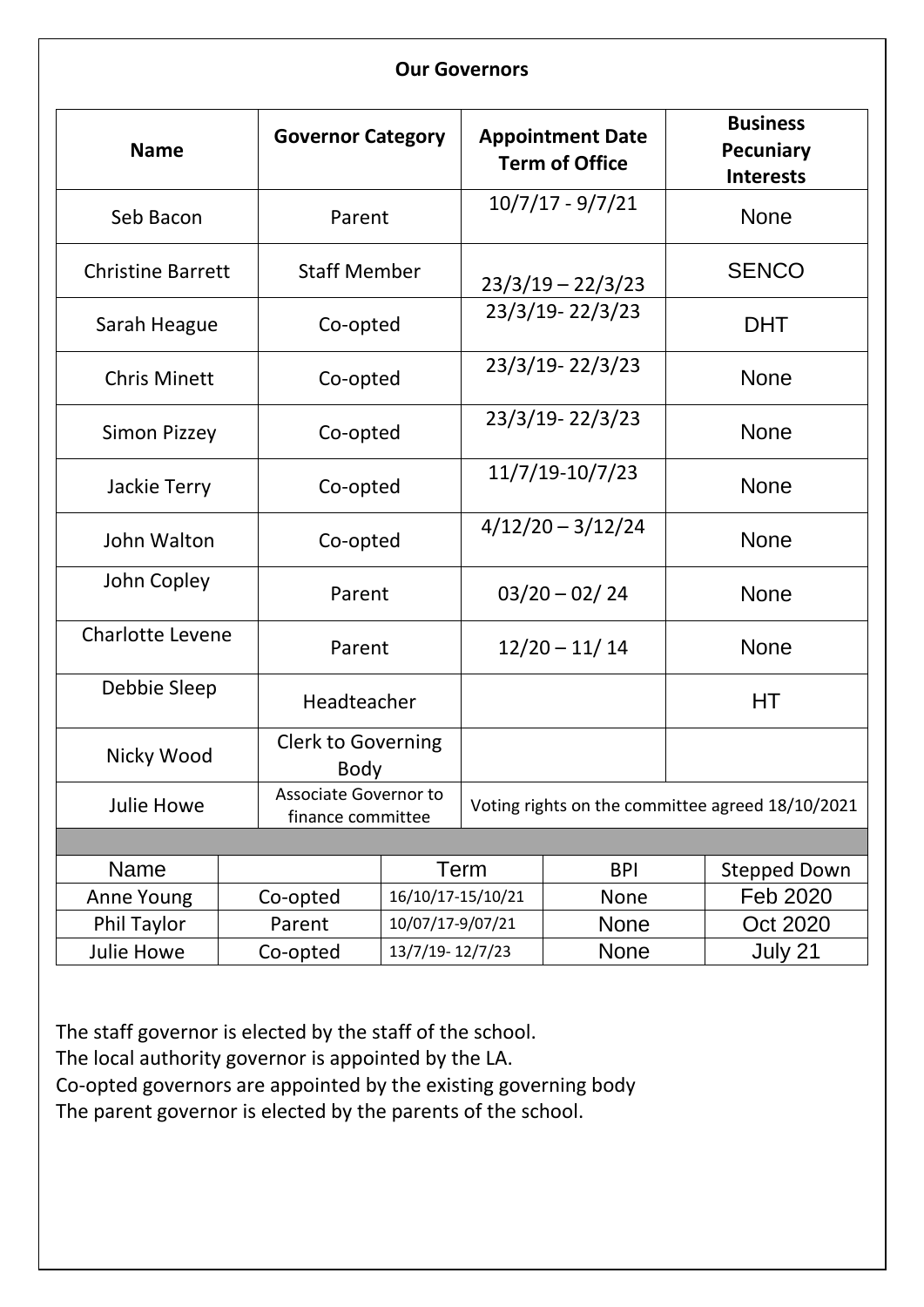### **Academic Year**

### **2020 / 2021**

| Full<br><b>Governing Body</b><br><b>Meetings</b> |                   | <b>Finance, Premises</b><br><b>Staffing and General</b><br><b>Purposes</b> |                   | <b>Behaviour and</b><br><b>Safety</b> |                   | <b>Teaching, Learning</b><br>and Assessment |                   |
|--------------------------------------------------|-------------------|----------------------------------------------------------------------------|-------------------|---------------------------------------|-------------------|---------------------------------------------|-------------------|
| <b>Name</b>                                      | <b>Attendance</b> | <b>Name</b>                                                                | <b>Attendance</b> | <b>Name</b>                           | <b>Attendance</b> | <b>Name</b>                                 | <b>Attendance</b> |
| J.Terry<br>(Chair                                | 6/6               | <b>C.Minett</b><br>(Chair)                                                 | 3/3               | J. Terry<br>(Chair)                   | 5/5               | J.Terry<br>(Chair)                          | 5/5               |
| S.Bacon                                          |                   | S.Bacon                                                                    | 3/3               | <b>C.Barrett</b>                      | 4/5               | <b>C.Barrett</b>                            | 4/5               |
| <b>C.Barrett</b>                                 | 5/6               | <b>J.Howe</b>                                                              | 3/3               | S.Heague                              | 5/5               | S.Heague                                    | 5/5               |
| <b>S.Coldrick</b>                                |                   | D.Sleep                                                                    | 3/3               | S.Pizzey                              | 5/5               | <b>C.Minett</b>                             | 4/5               |
| S.Heague                                         | 4/6               | J.Walton                                                                   | 3/3               | D.Sleep                               | 5/5               | S.Pizzey                                    | 5/5               |
| J.Howe                                           | 3/6               | J Copley                                                                   | 3/3               | P Taylor                              | 1/1               | D.Sleep                                     | 5/5               |
| <b>C.Minett</b>                                  | 6/6               |                                                                            |                   | C. Levene                             | 3/3               | P.Taylor                                    | 1/1               |
| S.Pizzey                                         | 5/6               |                                                                            |                   |                                       |                   | C. Levene                                   | 3/3               |
| D.Sleep                                          | 6/6               |                                                                            |                   |                                       |                   |                                             |                   |
| C Hankey                                         | 4/6               |                                                                            |                   |                                       |                   |                                             |                   |
| J Copley                                         | 6/6               |                                                                            |                   |                                       |                   |                                             |                   |
| <b>C</b> Levene                                  | 4/4               |                                                                            |                   |                                       |                   |                                             |                   |
| P.Taylor                                         | 1/1               |                                                                            |                   |                                       |                   |                                             |                   |
| <b>J.Walton</b>                                  | 5/6               |                                                                            |                   |                                       |                   |                                             |                   |